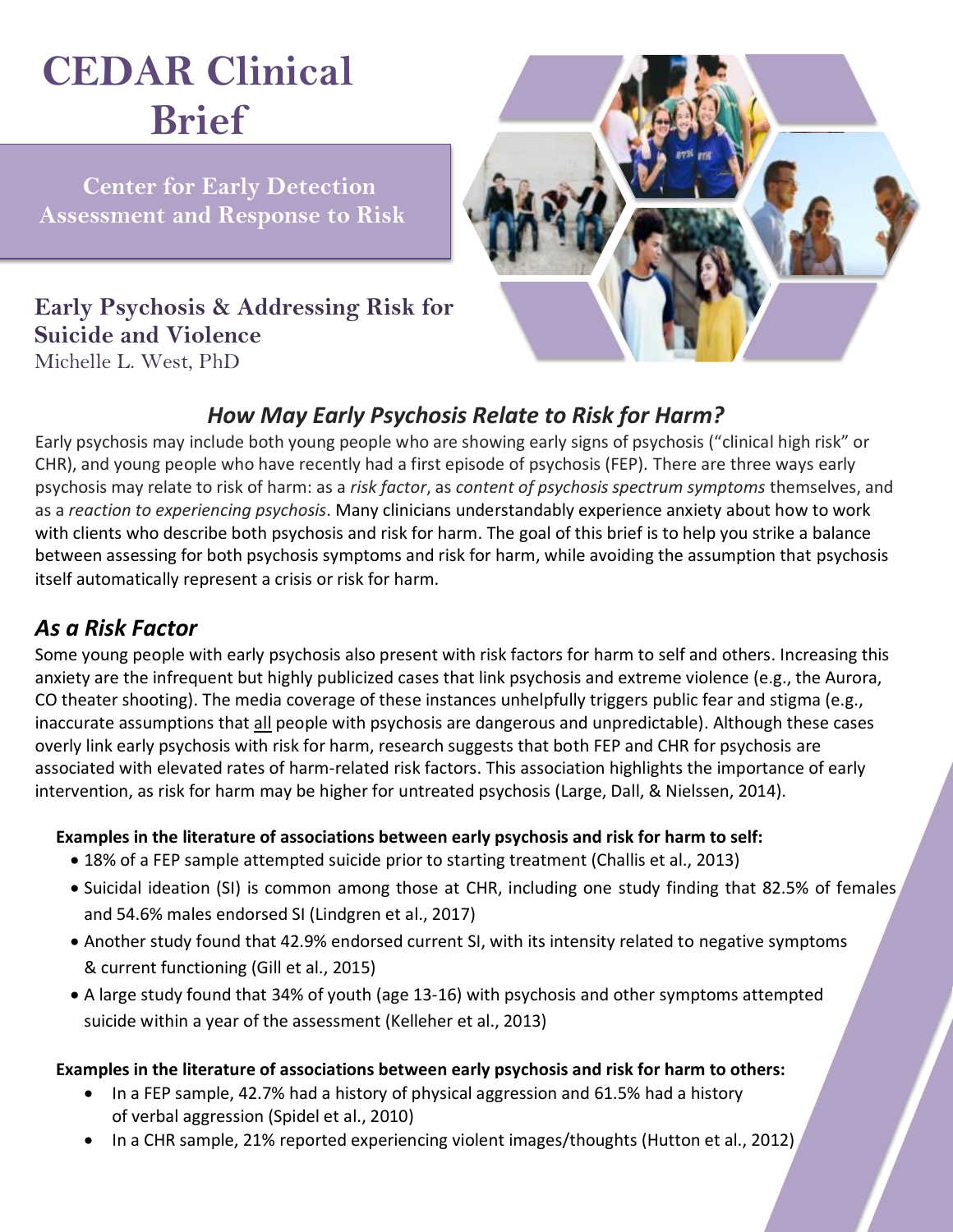## *As a Reaction to Experiencing Psychosis Spectrum Symptoms*

Suicidality may be an aspect of a client's reaction to experiencing psychosis spectrum symptoms. The client's interpretation of psychotic symptoms (e.g., "these symptoms will get worse," "I won't be able to graduate"), negative social experiences (e.g., stigma, social disconnection, feeling like a burden), and feelings (e.g., hopelessness, numbness, loneliness), may increase a client's risk for suicidality.

Aggression (physical or verbal) towards others may also be an aspect of a client's reaction to psychosis spectrum symptoms. You may observe that the client's interpretation of symptoms (e.g., "I am in danger," or "I need to protect myself"), related social reactions (e.g., behaving in ways that confuse or encourage victimization by others), and feelings (e.g., irritability, anger) are associated with instances of aggression, or may increase the risk that the client may respond with aggression.

As suggested above, you may consider several important factors in providing treatment to clients with these experiences:

- Engage in collaborative treatment planning, using a warm, empathic, respectful, flexible, and direct but non-confrontational clinical style
- Restrict access to highly lethal means
- Highlight hope for improvement
- Assess risk (including risk factors present/absent, as well as strengths/coping strategies/resources)
- Enhance strengths (e.g., build strong connections to family, friends, community; reinforce cultural beliefs that discourage harm)
- Collaboratively identify and develop coping skills related to primary contributors to risk (e.g., distress tolerance, problem-solving, cognitive restructuring, conflict resolution)
- Enhance awareness of available resources/supports

## *As Content of Psychosis Spectrum Symptoms Themselves*

Clients may describe to you psychotic symptoms that include violent (to self or others) content. These may include command harm hallucinations, violent visual images, and violent thought insertion experiences. One study found that violent content was fairly common in a CHR sample, such that 48% had some kind of violent content of psychosis spectrum symptoms, including 71% with self-directed violent experiences and 28% with other-directed violent experiences (Marshall et al., 2016).

If you encounter clients who experience psychosis symptoms with violent content, helpful initial interventions may include reinforcing the client for sharing these experiences with you, noting they are more common than often believed, and emphasizing hope. It is also essential to gather details. Considerations for assessment include taking advantage of existing violence/suicide assessment tools and models (used for non-psychotic violent thought content).

Follow-up questions to explore symptoms with violent content may include asking about the client's:

- Emotional reactions
- Interpretations (particularly beliefs involving the need to act)
- Details about previous actions in response to these symptoms
- Coping strategies
- Access to relevant means
- Available supports